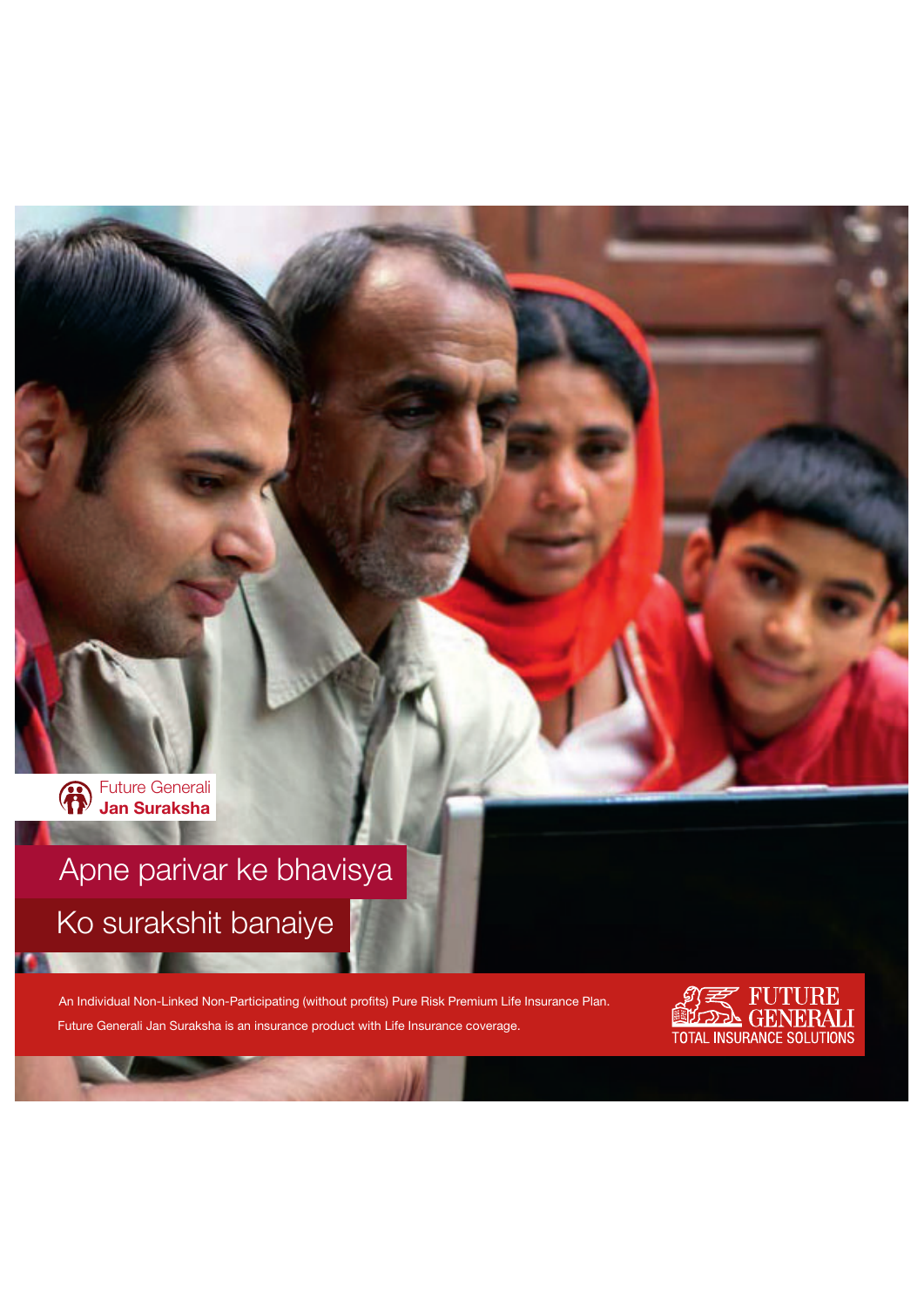| <b>Future Generali Jan Suraksha:</b> | A plan that provides you with a life cover at very affordable cost. |  |
|--------------------------------------|---------------------------------------------------------------------|--|
| UNIQUE PRODUCT BENEFITS:             | 1. Pay a small one time premium and get a life insurance cover.     |  |
|                                      | 2. Hassle free application process.                                 |  |
| <b>HOW DOES IT WORK?</b>             |                                                                     |  |
| Step 1:                              | Choose the amount of single premium you wish to pay                 |  |
| Step 2:                              | Stay protected                                                      |  |

# **PLAN SUMMARY**

| Parameter                       | Criterion                 |            |
|---------------------------------|---------------------------|------------|
| Entry Age (as on last Birthday) | 18 to 50 years            |            |
|                                 | Entry Age: 18 to 45 years | ₹500/ ₹750 |
| <b>Premium Options</b>          | Entry Age: 46 to 50 years | ₹750       |
| Policy Term                     | 8 years                   |            |
| Premium Payment Term & Mode     | Single Premium            |            |

# What are your Benefits? • Death Benefit

| Age Band  | Single Premium - ₹500 (exclusive of taxes) | Single Premium - ₹750 (exclusive of taxes) |
|-----------|--------------------------------------------|--------------------------------------------|
| $18 - 25$ | ₹14,000                                    | ₹21,000                                    |
| $26 - 30$ | ₹12,000                                    | ₹18,000                                    |
| $31 - 35$ | ₹10,000                                    | ₹15,000                                    |
| $36-40$   | ₹7,500                                     | $\bar{5}11,500$                            |
| $41 - 45$ | ₹5,000                                     | ₹7,500                                     |
| $46 - 50$ | N/A                                        | ₹5,000                                     |

#### •Maturity Benefit: NIL

Surrender Benefit: Guaranteed Surrender Value (as per table below) will be payable

| Policy Year of Surrender | Single Premium - ₹500 | Single Premium - ₹750 |
|--------------------------|-----------------------|-----------------------|
|                          | ₹300.00               | ₹450.00               |
| 2                        | ₹275.00               | ₹412.50               |
| 3                        | ₹250.00               | ₹375.00               |
| $\overline{4}$           | ₹200.00               | ₹300.00               |
| 5                        | ₹175.00               | ₹262.50               |
| 6                        | ₹150.00               | ₹225.00               |
|                          | ₹100.00               | ₹150.00               |
| 8                        | 0.00                  | 0.00                  |

Surrender value will not be payable if the amount of surrender value is less than  $\bar{\tau}$ 100. A policy terminates on surrender and no further benefits are payable under the policy.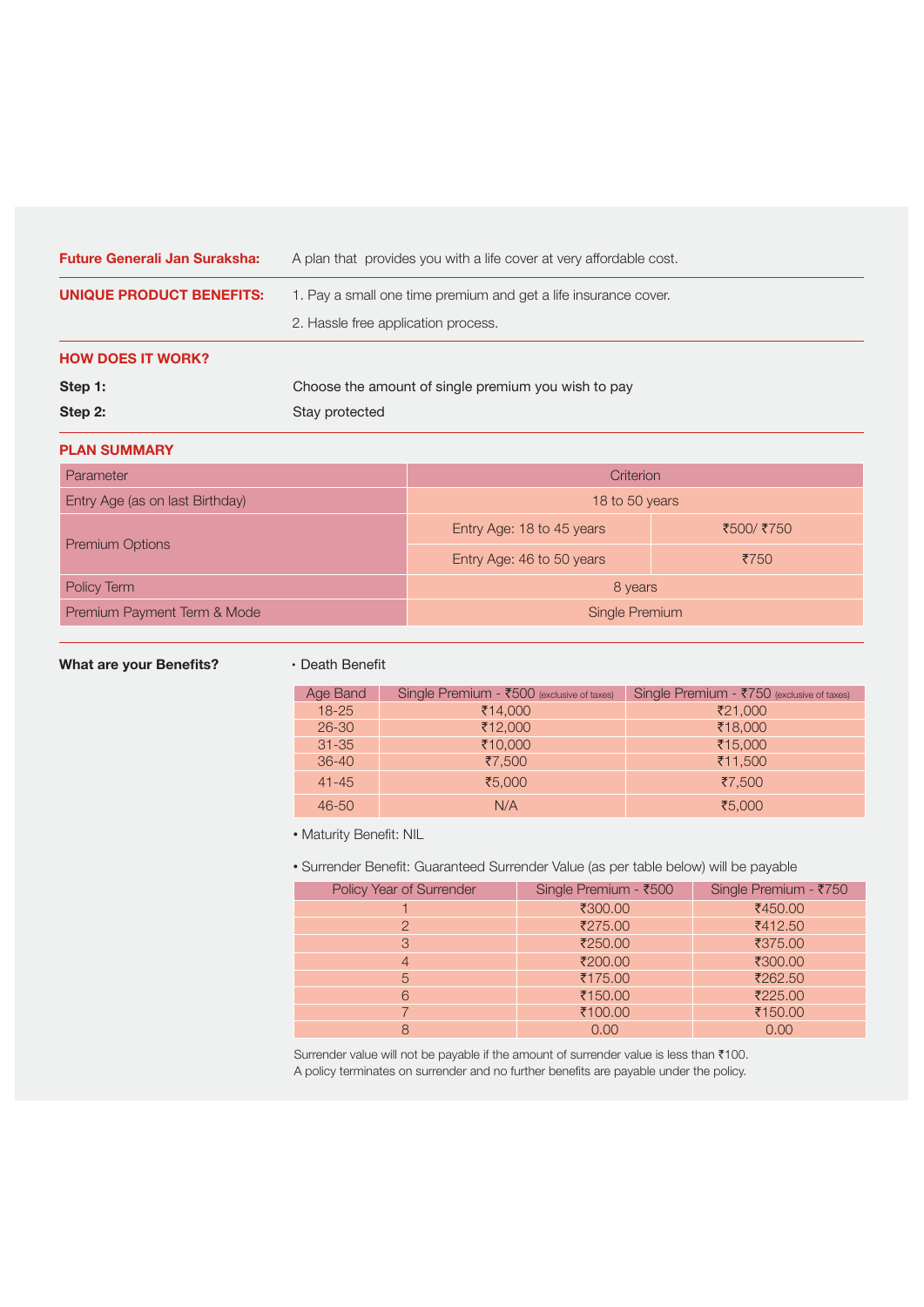# **LITTLE PRIVILEGES, JUST FOR YOU:**

| <b>Free-Look Period:</b>          | In case you disagree with any of the terms and conditions of the policy, you can return the<br>policy to the company within 15 days of receipt of the Policy Document (30 days, if the policy is<br>sold through Distance Marketing mode) by giving a written request for cancellation of the policy,<br>stating the reasons for such cancelations. Future Generali India Life Insurance will refund the<br>policy premium after the deduction of proportionate risk premium for the period of cover, stamp<br>duty charges, cost of medical examination, if any. If the Policy is opted through Insurance<br>Repository (IR), the computation of the said Free Look Period will be as stated below: |  |
|-----------------------------------|------------------------------------------------------------------------------------------------------------------------------------------------------------------------------------------------------------------------------------------------------------------------------------------------------------------------------------------------------------------------------------------------------------------------------------------------------------------------------------------------------------------------------------------------------------------------------------------------------------------------------------------------------------------------------------------------------|--|
|                                   | • For existing e-Insurance Account: Computation of the said Free Look Period will commence<br>from the date of delivery of the e mail confirming the credit of the Insurance Policy by the IR.                                                                                                                                                                                                                                                                                                                                                                                                                                                                                                       |  |
|                                   | • For New e-Insurance Account: If an application for e-Insurance Account accompanies the<br>proposal for insurance, the date of receipt of the 'welcome kit' from the IR with the<br>credentials to log on to the elnsurance Account(e IA) or the delivery date of the email<br>confirming the grant of access to the eIA or the delivery date of the email confirming the<br>credit of the Insurance Policy by the IR to the eIA, whichever is later shall be reckoned for<br>the purpose of computation of the Free Look Period.                                                                                                                                                                   |  |
| Loan:                             | We do not offer any loan under this plan.                                                                                                                                                                                                                                                                                                                                                                                                                                                                                                                                                                                                                                                            |  |
| <b>Tax Benefits:</b>              | Premium(s) paid are eligible for tax benefit as may be available under the provisions of<br>Section(s) 80C and 10(10D) as applicable. For further details, consult your tax advisor. Tax<br>benefits are subject to change from time to time.                                                                                                                                                                                                                                                                                                                                                                                                                                                        |  |
| <b>TERMS AND CONDITIONS</b>       |                                                                                                                                                                                                                                                                                                                                                                                                                                                                                                                                                                                                                                                                                                      |  |
| <b>Nomination and Assignment:</b> | Nomination, in accordance with Section 39 of Insurance Act, 1938 as amended from time to<br>time, is permitted under this policy.                                                                                                                                                                                                                                                                                                                                                                                                                                                                                                                                                                    |  |
|                                   | Assignment, in accordance with Section 38 of Insurance Act, 1938 as amended from time to<br>time is permitted under this policy.                                                                                                                                                                                                                                                                                                                                                                                                                                                                                                                                                                     |  |
| <b>Riders:</b>                    | No riders are available under this product.                                                                                                                                                                                                                                                                                                                                                                                                                                                                                                                                                                                                                                                          |  |
| <b>Exclusions:</b>                | <b>Suicide Exclusion:</b> In Case of death due to suicide within 12 months from the date of<br>commencement of risk under the policy or from the date of revival of the policy, as applicable,<br>the nominee or beneficiary of the policyholder shall be entitled to 80% of the total premiums<br>paid till the date of death or the surrender value available as on the date of death whichever is<br>higher, provided the policy is in force.                                                                                                                                                                                                                                                     |  |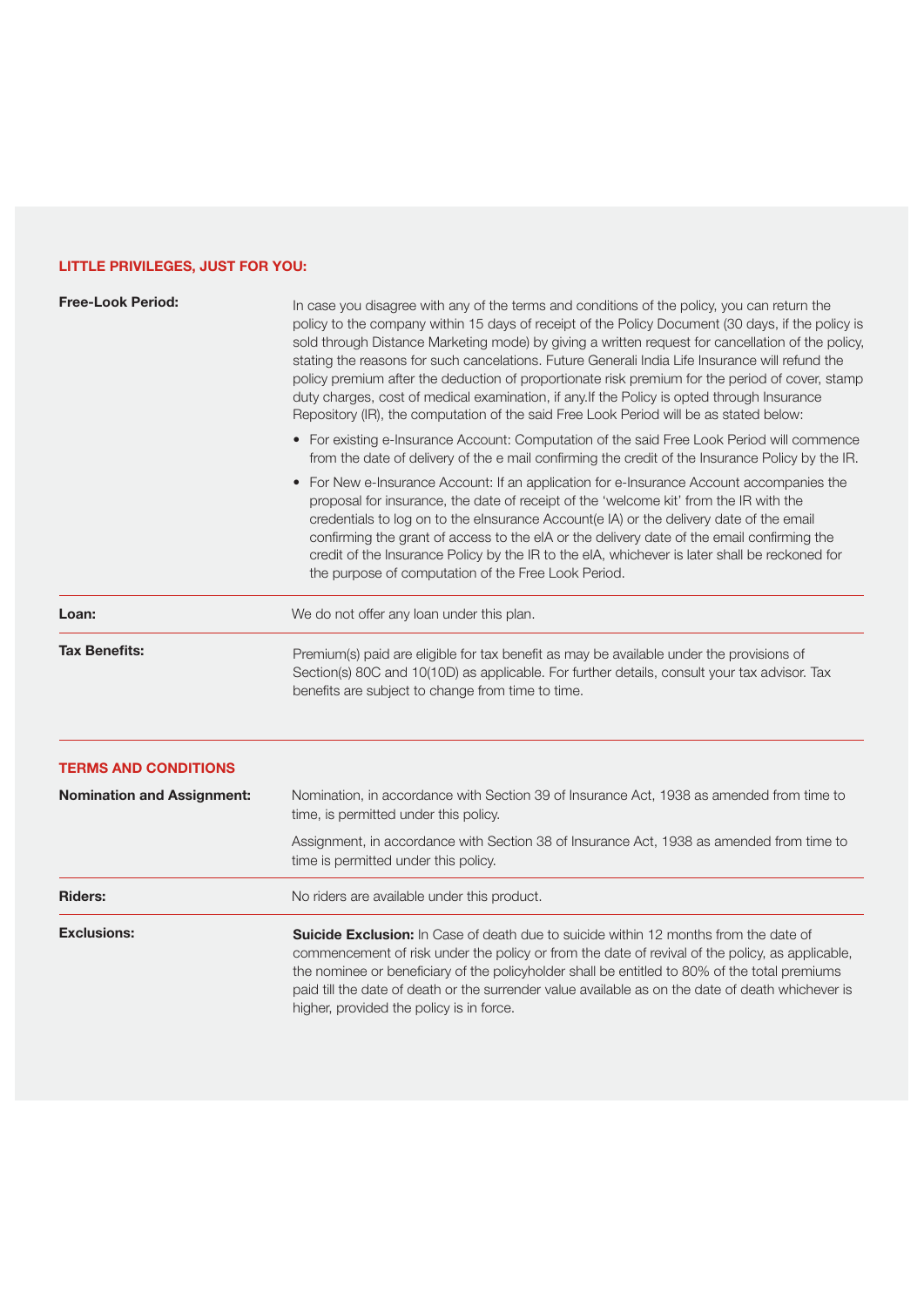## **Prohibition on Rebates:**

Section 41 of the Insurance Act, 1938, as amended from time to time states:



- No person shall allow or offer to allow, either directly or indirectly, as an inducement to any person to take or renew or continue an insurance in respect of any kind of risk relating to lives or property in India, any rebate of the whole or part of the commission payable or any rebate of the premium shown on the policy, nor shall any person taking out or renewing or continuing a policy accept any rebate, except such rebate as may be allowed in accordance with the published prospectuses or tables of the insurer.
- Any person making default in complying with the provisions of this section shall be liable for a penalty which may extend to ten lakh rupees.

## **Fraud, misrepresentation or non-disclosure:**

The treatment will be as per section 45 of the Insurance Act 1938 as amended from time to time.

- No policy of life insurance shall be called in question on any ground whatsoever after the expiry of 3 years from the date of the policy i.e. from the date of issuance of the policy or the date of commencement of risk or the date of revival of the policy or the date of the rider to the policy, whichever is later.
- A policy of life insurance may be called in question at any time within 3 years from the date of issuance of the policy or the date of commencement of risk or the date of revival of the policy or the date of the rider to the policy, whichever is later, on the ground of fraud. For further information, Section 45 of the Insurance Laws (Amendment) Act, 2015 may be referred.

# **WHY CHOOSE US?**

Future Generali India Life Insurance Company Limited is a joint venture between Future Group, India's leading retailers; Generali, an Italy-based insurance major; and Industrial Investment Trust Ltd (IITL). The Company brings together the unique qualities of the founding companies local experience and knowledge with global insurance expertise. Future Generali India Life Insurance Company Limited offers an extensive range of life insurance plan, and a network that ensures we are close to you wherever you go.